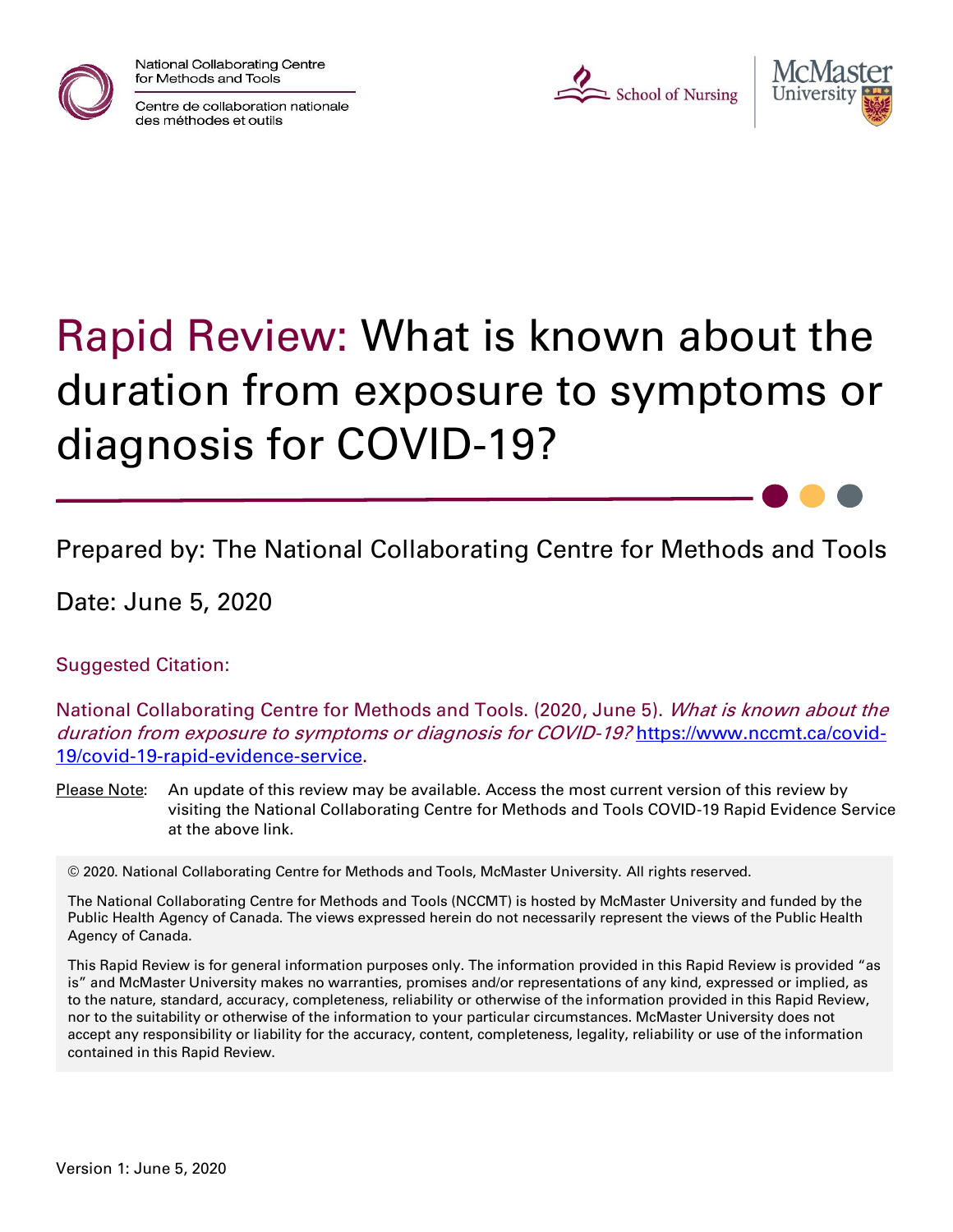### Executive Summary

#### **Background**

The incubation period of an infectious disease is defined as the period of time between exposure to the infectious agent and onset of symptoms. An understanding of this period is important during a pandemic as it helps to inform decisions about recommended preventive measures such as self-isolation or quarantine. Early in the COVID-19 pandemic, public health bodies worldwide, including those in Canada, recommended a 14-day self-isolation period following known or suspected exposure to COVID-19. Since then, more research evidence has become available which may inform any revisions to this suggested time period.

This rapid review was produced to support public health decision makers' response to the coronavirus disease (COVID-19) pandemic. This review seeks to identify, appraise, and summarize emerging research evidence to support evidence-informed decision making.

This rapid review includes evidence available up to June 2, 2020.

In this rapid evidence service, we provide the most recent evidence to answer the question: **What is known about the duration from exposure to symptoms or diagnosis for COVID-19?**

#### Key Points

- Across studies, estimates of mean or median incubation period were typically between four and six days. The quality of the evidence is moderate; findings are consistent.
- Within included studies, the range of incubation periods for individuals varied widely from one to 14 days; in one study researchers estimated that 1% of cases may have an incubation period of more than 14 days however the precise number is not known.
- Little is known about factors that may contribute to variation in incubation periods. One study found those 64-86 years old had a longer incubation period than those 18-64 years old; another study found that younger adults had a longer incubation period than older adults. Study quality is low, findings are inconsistent.
- Precise calculation of the incubation period was more feasible early in the pandemic, when cases were limited, and a precise exposure time was known. With widespread community transmission, accurate identification of exposure is difficult if not impossible. Given this, new evidence is unlikely to change these estimates.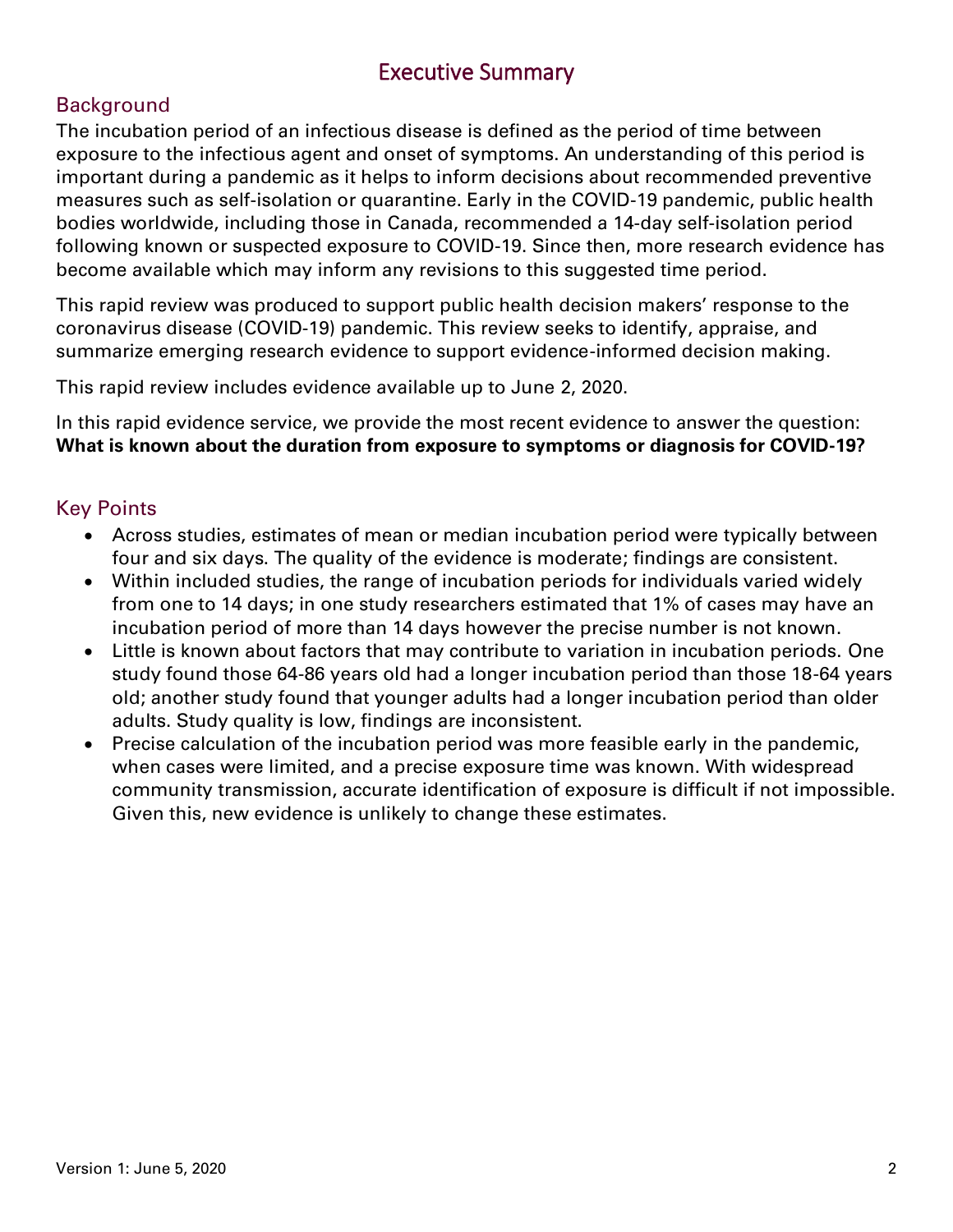#### Overview of Evidence and Knowledge Gaps

- Within included studies, the way that incubation period is quantified varies greatly. This likely contributes to the variability of estimates of individual incubation periods. Some studies defined incubation period as time to symptom onset (with later confirmation of infection), while some used time to positive RT-PCR test which would detect both symptomatic and asymptomatic cases.
- A number of studies estimated incubation period by serially testing household contacts of individuals with known COVID-19 over 14-day self-isolation or quarantine periods, thus incubation periods beyond 14 days may not have been detected; one study that used a longer follow-up time found that 5% of cases had incubation periods longer than 13 days, however this was based on a single study and a secondary exposure to the infection could not be ruled out.
- There are differences across studies in the way the exposure date was calculated, which also may result in imprecision in estimates. While some studies had confidence in definitive exposure, for example in the case of a super-spreader event, others used travel to a highly affected area as exposure when the specific time of exposure to the virus itself was unknown. This may underestimate or overestimate the incubation period.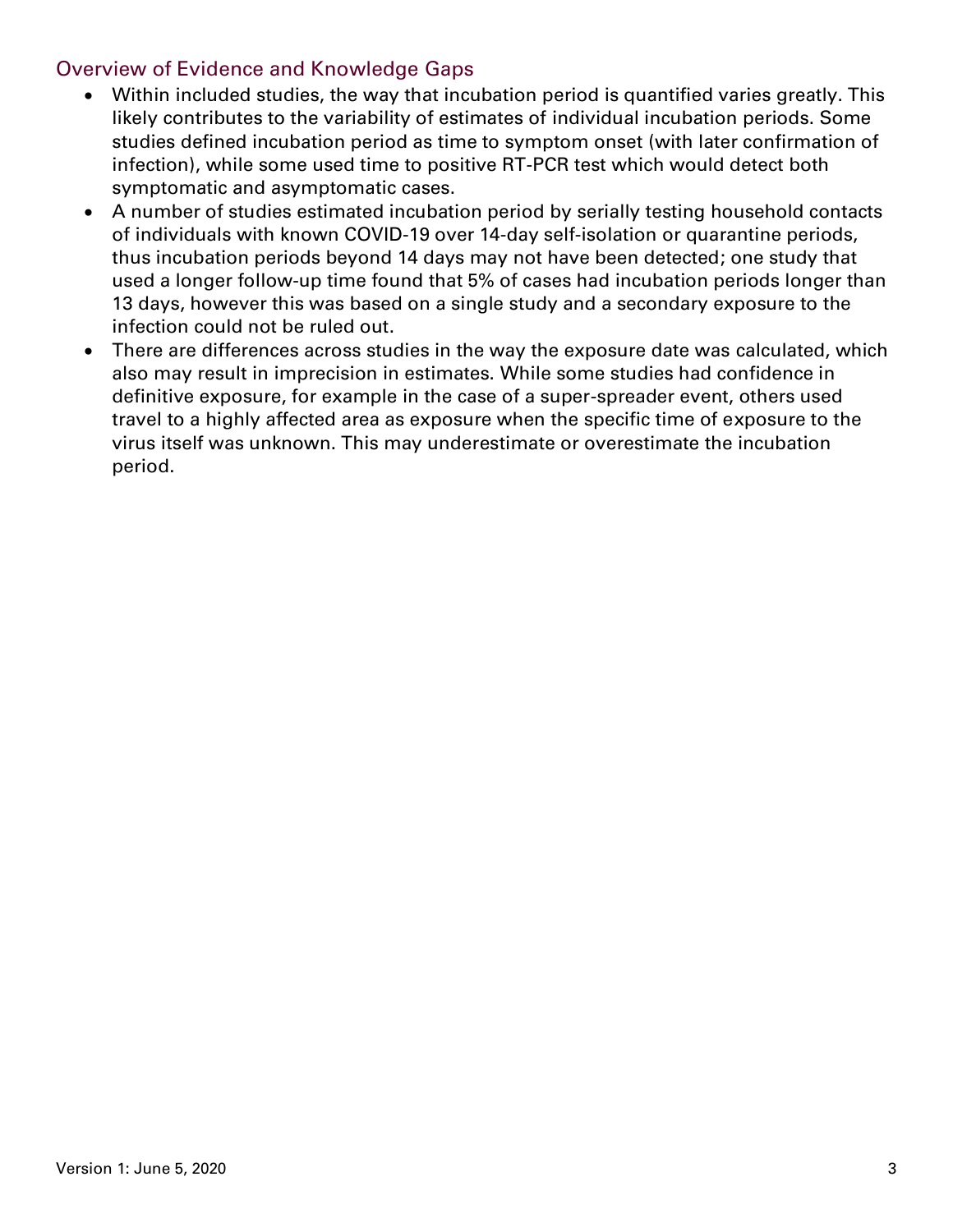## **Methods**

#### Research Question

What is known about the duration from exposure to symptoms or diagnosis for COVID-19?

#### **Search**

On June 1 and 2, 2020, the following databases were searched:

- Pubmed's curated COVID-19 literature hub: [LitCovid](https://res.nccmt.ca/2Tud6bf)
- [Trip Medical Database](https://res.nccmt.ca/2WWvsUK)
- World Health Organization's [Global literature on coronavirus disease](https://res.nccmt.ca/2ZpJCzf)
- Joanna Briggs Institute [COVID-19 Special Collection](https://res.nccmt.ca/36oRCSI)
- [COVID-19 Evidence Alerts](https://res.nccmt.ca/3bRLdjP) from McMaster PLUS™+
- [Public Health +](https://res.nccmt.ca/3cTrFgg)
- [COVID-19 Living Overview of the Evidence \(L·OVE\)](https://res.nccmt.ca/2XjIwCt)
- Cochrane Rapid Reviews **Question Bank**
- [Prospero Registry of Systematic Reviews](https://res.nccmt.ca/3cVxMAR)
- NCCMT [COVID-19 Rapid Evidence Reviews](https://res.nccmt.ca/3gg0PAX)
- [MedRxiv preprint server](https://www.medrxiv.org/)

A copy of the search strategy is available on request.

#### Selection Criteria

The search first included recent, high-quality syntheses. Single studies were included if no syntheses were available, or if single studies were published after the search was conducted in the included syntheses. English-language, peer-reviewed sources and sources published ahead-of-print before peer review were included. Surveillance sources were excluded. When available, findings from syntheses and clinical practice guidelines are presented first, as these take into account the available body of evidence and, therefore, can be applied broadly to populations and settings.

|                    | <b>Inclusion Criteria</b>         | <b>Exclusion Criteria</b> |
|--------------------|-----------------------------------|---------------------------|
| Population         | Individuals in the community      |                           |
|                    | <b>Healthcare workers</b>         |                           |
| Intervention       | Exposure to or close contact with |                           |
|                    | COVID-19 cases                    |                           |
| <b>Comparisons</b> |                                   |                           |
| <b>Outcomes</b>    | COVID-19 symptoms                 |                           |
|                    | Positive COVID-19 test            |                           |
|                    | Transmission to other individuals |                           |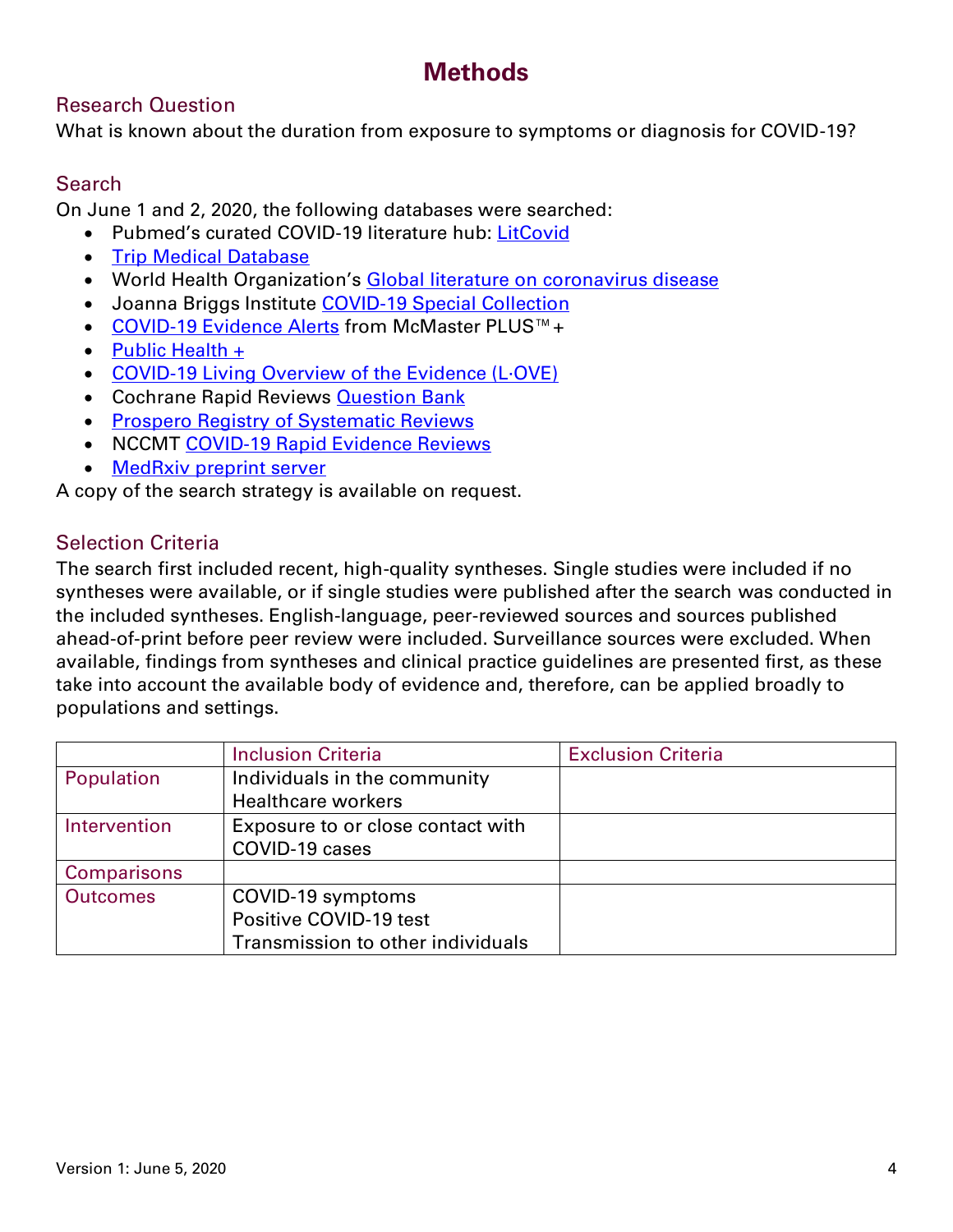#### Data Extraction and Synthesis

Data relevant to the research question, such as study design, setting, location, population characteristics, interventions or exposure and outcomes were extracted when reported. We synthesized the results narratively due to the variation in the methodology and outcomes for the included studies.

We evaluated the quality of included evidence using critical appraisal tools as indicated by the study design below. Quality assessment was completed by one reviewer and verified by a second reviewer. Conflicts were resolved through discussion. For some of the included evidence a suitable quality appraisal tool was not found, or the review team did not have the expertise to assess methodological quality. Studies for which quality appraisal has not been conducted are noted within the data tables.

| <b>Study Design</b> | <b>Critical Appraisal Tool</b>                          |
|---------------------|---------------------------------------------------------|
| Synthesis           | Health Evidence™ Quality Appraisal Tool                 |
| <b>Case Series</b>  | Joanna Briggs Institute (JBI) Checklist for Case Series |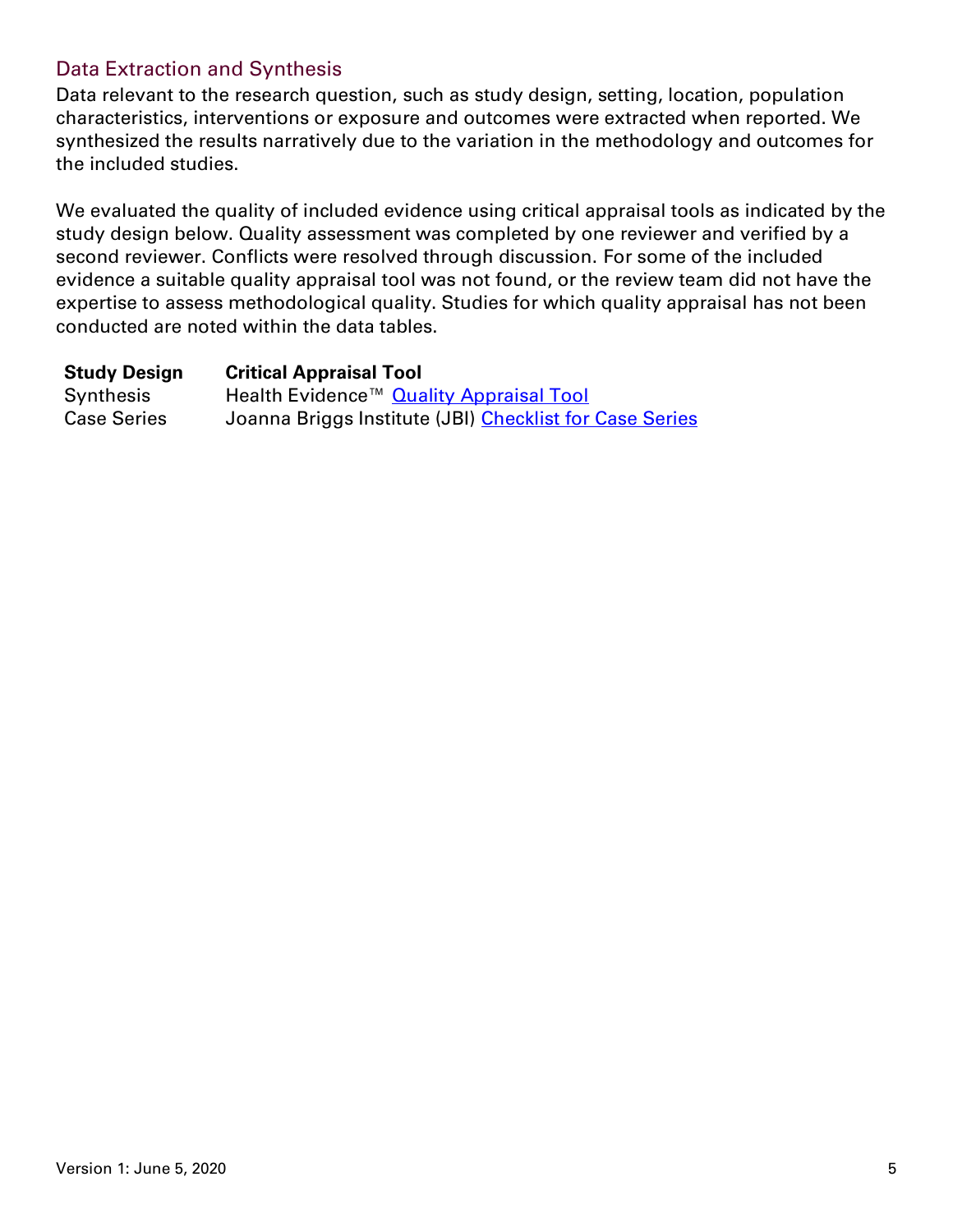## **Findings**

#### Quality of Evidence

This document includes five completed syntheses, four in-progress syntheses and 11 single studies for a total of 20 publications included in this evidence review addressing two distinct questions. The quality of the evidence included in this review is as follows:

|                       |                          | Total          | <b>Quality of Evidence</b> |
|-----------------------|--------------------------|----------------|----------------------------|
| <b>Syntheses</b>      | <b>Completed Reviews</b> | 5              | 4 Low                      |
|                       |                          |                | 1 Moderate                 |
|                       | In Progress Reviews      | $\overline{4}$ |                            |
| <b>Single Studies</b> | Completed                | 11             | 1 Low                      |
|                       |                          |                | 6 Moderate                 |
|                       |                          |                | 4 High                     |

#### Warning

Given the need to make emerging COVID-19 evidence quickly available, many emerging studies have not been peer reviewed. As such, we advise caution when using and interpreting the evidence included in this rapid review. We have provided a summary of the quality of the evidence as low, moderate, or high quality to support the process of decision making. Where possible, make decisions using the highest quality evidence available.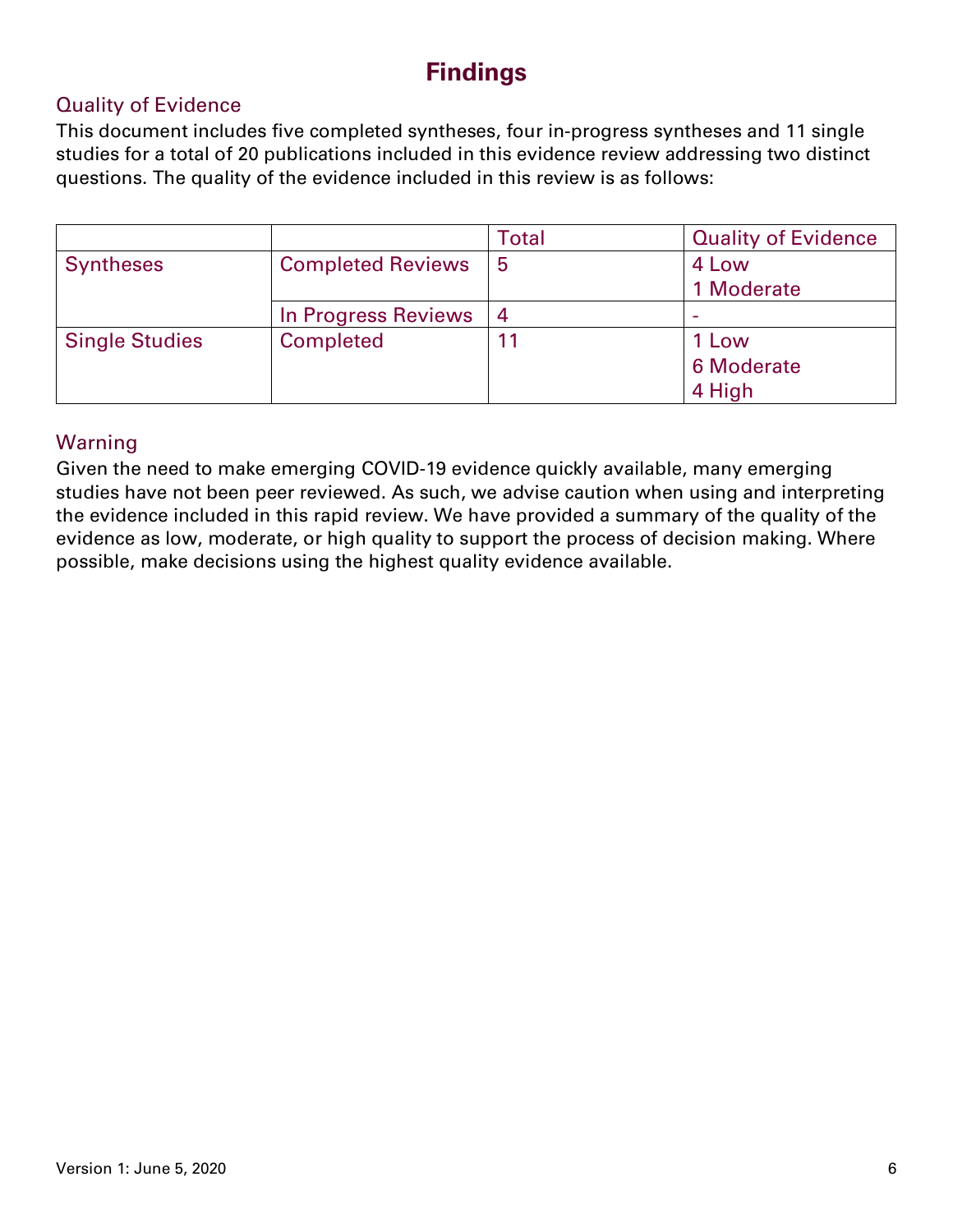| <b>Reference</b>                                                                                                                                                                                                                                                                                        | <b>Date Released</b>                                       | <b>Description of included</b><br><b>studies</b>                                                                                                                                                                                                                                                                               | <b>Summary of Findings</b>                                                                                                                                                                                                                                          | <b>Quality</b><br><b>Rating:</b><br><b>Synthesis</b> | <b>Quality</b><br>Rating:<br><b>Included</b> |
|---------------------------------------------------------------------------------------------------------------------------------------------------------------------------------------------------------------------------------------------------------------------------------------------------------|------------------------------------------------------------|--------------------------------------------------------------------------------------------------------------------------------------------------------------------------------------------------------------------------------------------------------------------------------------------------------------------------------|---------------------------------------------------------------------------------------------------------------------------------------------------------------------------------------------------------------------------------------------------------------------|------------------------------------------------------|----------------------------------------------|
|                                                                                                                                                                                                                                                                                                         |                                                            |                                                                                                                                                                                                                                                                                                                                |                                                                                                                                                                                                                                                                     |                                                      | <b>Studies</b>                               |
| He, W., Yi, G. Y., & Zhu, Y.<br>(2020). Estimation of the<br>basic reproduction<br>number, average<br>incubation time,<br>asymptomatic infection<br>rate, and case fatality rate<br>for COVID-19: Meta-<br>analysis and sensitivity<br>analysis. Journal of<br>Medical Virology. Epub<br>ahead of print | May 29, 2020<br>(Search<br>completed<br>March 31,<br>2020) | This meta-analysis included 5<br>studies that reported<br>incubation period (mean and<br>standard deviation or<br>confidence intervals) for a<br>sample of individuals<br>diagnosed with COVID-19<br>• All included studies were<br>from China<br>Sample sizes, study<br>design, and sample<br>characteristics not<br>reported | Pooled incubation period = $5.08$ days (95%)<br>Confidence Interval (CI): 4.77, 5.39)<br>Incubation period in reported studies<br>ranged from 1 to 14 days.                                                                                                         | Low                                                  | Not reported                                 |
| Zaki, N., & Mohamed, E.<br>A. (2020). The estimations<br>of the COVID-19<br>incubation period: a<br>systematic review of the<br>literature. Preprint.                                                                                                                                                   | May 23, 2020<br>(Search<br>completed<br>April 25, 2020)    | This review included 4<br>studies that reported<br>incubation periods<br>• All included studies from<br>China<br>• Sample sizes of included<br>studies ranged from 49 to<br>181 (not reported in one<br>study)<br>Study design and sample<br>characteristics not<br>reported                                                   | Mean incubation periods ranged from 4.9<br>to 6.4 days.<br>Incubation periods reported for individuals<br>across studies ranged from 2.1 to >14<br>days.<br>In one study, researchers estimated that<br>1% of cases reported symptoms >14 days<br>after quarantine. | Low                                                  | Not reported                                 |
| Izadi, N., Taherpour, N.,<br>Mokhayeri, Y., Sotoodeh<br>Ghorbani, S., Rahmani,<br>K., & Hashemi Nazari, S.<br>S. (2020). The<br>epidemiologic parameters<br>for COVID-19: A<br><b>Systematic Review and</b><br>Meta-Analysis. Preprint.                                                                 | May 6, 2020<br>(Search<br>completed<br>March 23,<br>2020)  | This meta-analysis includes<br>22 studies reporting<br>incubation period for COVID-<br>19 in days<br>• All studies were<br>observational but specific<br>study designs were not<br>reported                                                                                                                                    | Mean incubation period was 4.24 days<br>(95% CI: 3.03, 5.44)                                                                                                                                                                                                        | Low                                                  | Most studies<br>were peer<br>reviewed        |

# **Table 1: Syntheses**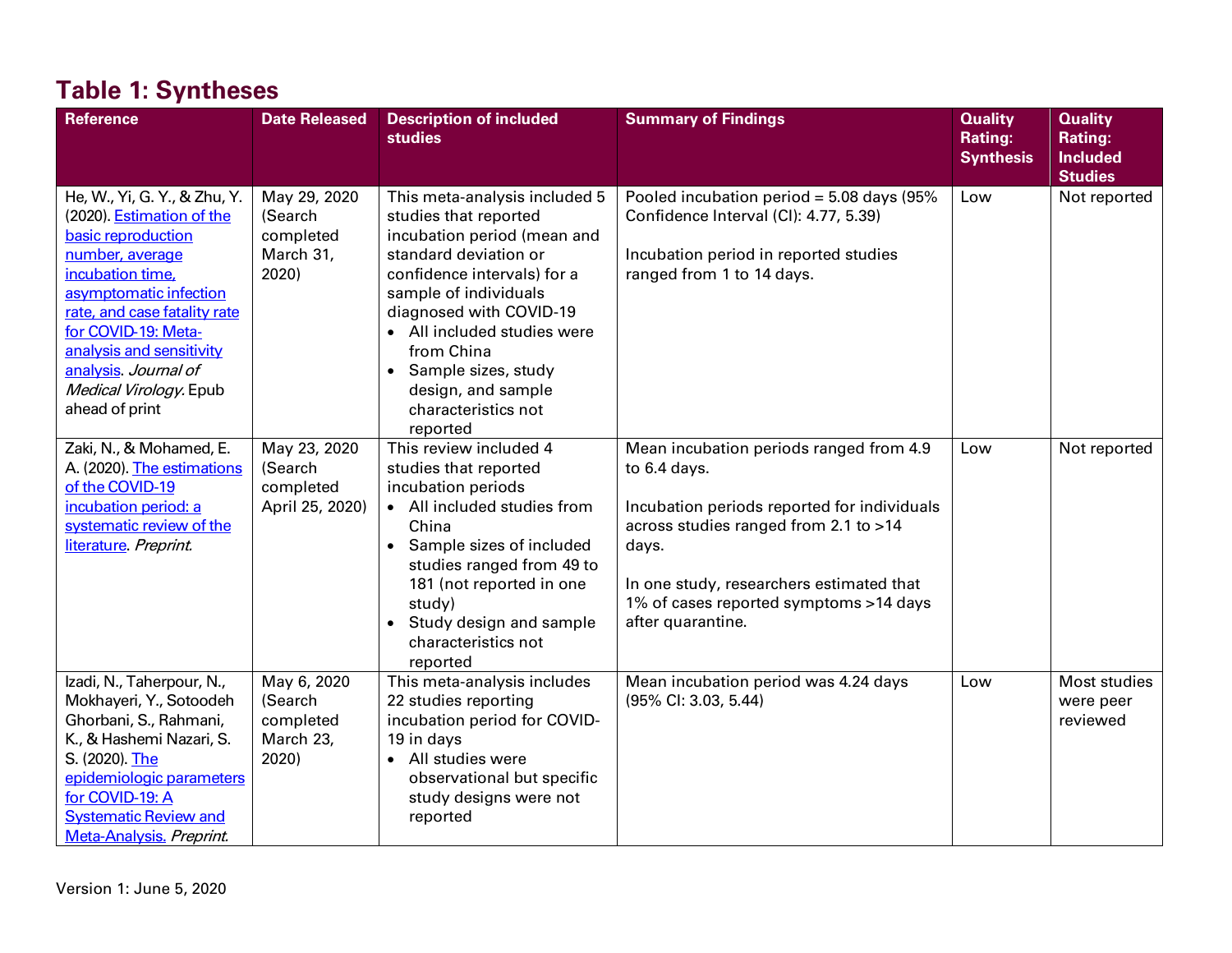|                                                                                                                                                                                                                                                                                                                                               |                                                              | The majority of studies<br>$\bullet$<br>were from China; all from<br>Asia                                                                                                                                              |                                                                                                                                                                                                                                                                                                                |          |                   |
|-----------------------------------------------------------------------------------------------------------------------------------------------------------------------------------------------------------------------------------------------------------------------------------------------------------------------------------------------|--------------------------------------------------------------|------------------------------------------------------------------------------------------------------------------------------------------------------------------------------------------------------------------------|----------------------------------------------------------------------------------------------------------------------------------------------------------------------------------------------------------------------------------------------------------------------------------------------------------------|----------|-------------------|
| McAloon, C. G., Collins,<br>A., Hunt, K., Barber, A.,<br>Byrne, A., Butler, F.,<br>Casey, M., Griffin, J. M.,<br>Lane, E., McEvoy, D.,<br>Wall, P., Green, M. J.,<br>O'Grady, L., & More, S. J.<br>(2020). The incubation<br>period of COVID-19: A<br>rapid systematic review<br>and meta-analysis of<br>observational research.<br>Preprint. | April 28, 2020<br>(Search<br>completed<br>April 8, 2020)     | This meta-analysis included 8<br>studies<br>• 7 studies from China<br>• 1 study including data<br>from 7 countries<br>Sample sizes ranged from<br>10 to 587<br>Study design and sample<br>characteristics not reported | Mean incubation period was 5.8 (95% CI:<br>5.01, 6.69) days<br>Median incubation period was 5.1 (95% CI:<br>4.5, 5.8) days<br>One study was removed from the analysis<br>due to high heterogeneity<br>The authors note discrepancies in the ways<br>in which incubation time was calculated<br>within studies. | Low      | Not reported      |
| Tang, C., Zhang, K.,<br>Wang, W., Pei, Z., Liu, Z.,<br>Yuan, P., Guan, Z., & Gu,<br>J. (2020). Clinical<br><b>Characteristics of 20,662</b><br>Patients with COVID-19 in<br>mainland China: A<br><b>Systemic Review and</b><br>Meta-analysis Preprint.                                                                                        | April 23, 2020<br>(search<br>completed<br>March 15,<br>2020) | This meta-analysis included<br>147 studies of fair to high<br>quality including 20,662<br>patients ranging from age 1<br>month to 100 years.                                                                           | Authors concluded it was inappropriate to<br>combine data on incubation period due to<br>the heterogeneity of studies and<br>inconsistency in reporting of timelines of<br>cases. No results were reported.                                                                                                    | Moderate | Moderate-<br>High |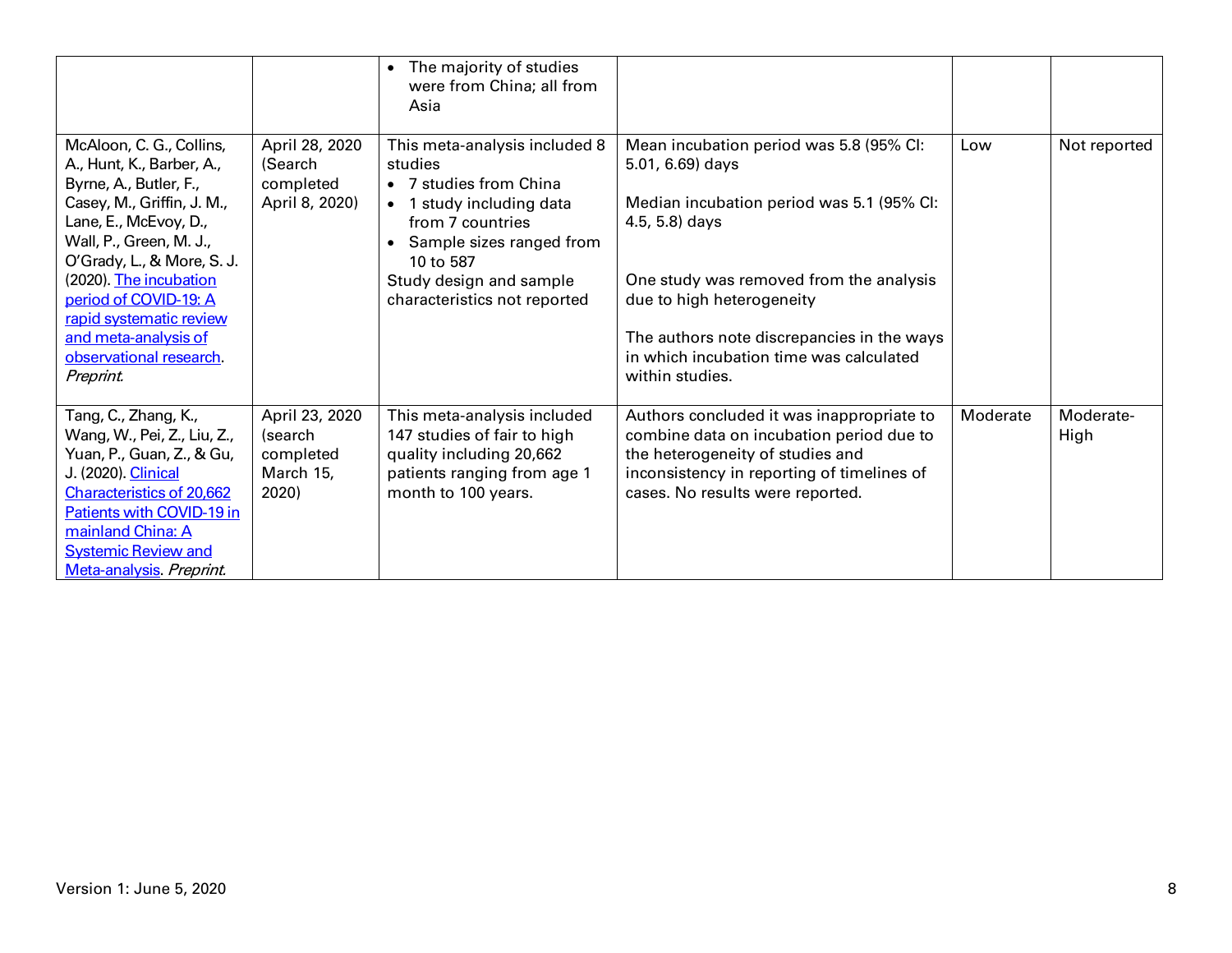# **Table 2: In-Progress Syntheses**

| <b>Title</b>                                                                                                                                                                                                                                                                           | <b>Anticipated</b><br><b>Release Date</b> | <b>Description of document</b>                                                                                                                                                                                                                                                                            |
|----------------------------------------------------------------------------------------------------------------------------------------------------------------------------------------------------------------------------------------------------------------------------------------|-------------------------------------------|-----------------------------------------------------------------------------------------------------------------------------------------------------------------------------------------------------------------------------------------------------------------------------------------------------------|
| Lane, M.Y., Fregonese, F., Winters, N., Campbell,<br>H., & Menzies, D. Asymptomatic COVID-19 carriers<br>and time to symptom onset: a systematic review.<br>PROSPERO 2020 CRD42020181543                                                                                               | May 31, 2020                              | This systematic review will answer the question: What is the proportion of<br>people who are asymptomatic at the time of diagnosis with COVID-19<br>among contacts and general population samples? Among those<br>asymptomatic, in how many did symptoms eventually develop and over<br>what time period? |
| Da Silva, J.M.N., dos Santos, C., & Diaz-Quijano,<br>F.A. Current evidence of the transmissibility of<br>COVID-19: a systematic review. PROSPERO 2020<br>CRD42020178285                                                                                                                | May 31, 2020                              | This review will calculate pooled mean, CI and range of incubation period<br>from experimental, observational and modelling studies.                                                                                                                                                                      |
| Yoon, S., Kronbichler, A., Kresse, D., Lee, K.W.,<br>Shin, J.I., & Effenberger, M. Asymptomatic patients<br>as a source of COVID-19 infections: a systematic<br>review and meta-analysis. PROSPERO 2020<br>CRD42020185789                                                              | June 10, 2020                             | This review will quantify the clinical, laboratory and radiologic findings of<br>asymptomatic cases of COVID-19. Within identified studies, incubation<br>period will be extracted as time from exposure to diagnosis.                                                                                    |
| Chakraborty, S., Sagar, S., Kirubakaran, K.,<br>Barnabas, J.P., David, T., & Tharyan, P. A rapid<br>systematic review to determine the serial time and<br>distance for which an infected individual with<br>COVID-19 acts as an agent of transmission.<br>PROSPERO 2020 CRD42020187638 | June 30, 2020                             | This rapid review will answer the question: "What is the serial time and<br>distance for which an infected individual with COVID-19 acts as an agent of<br>transmission?"                                                                                                                                 |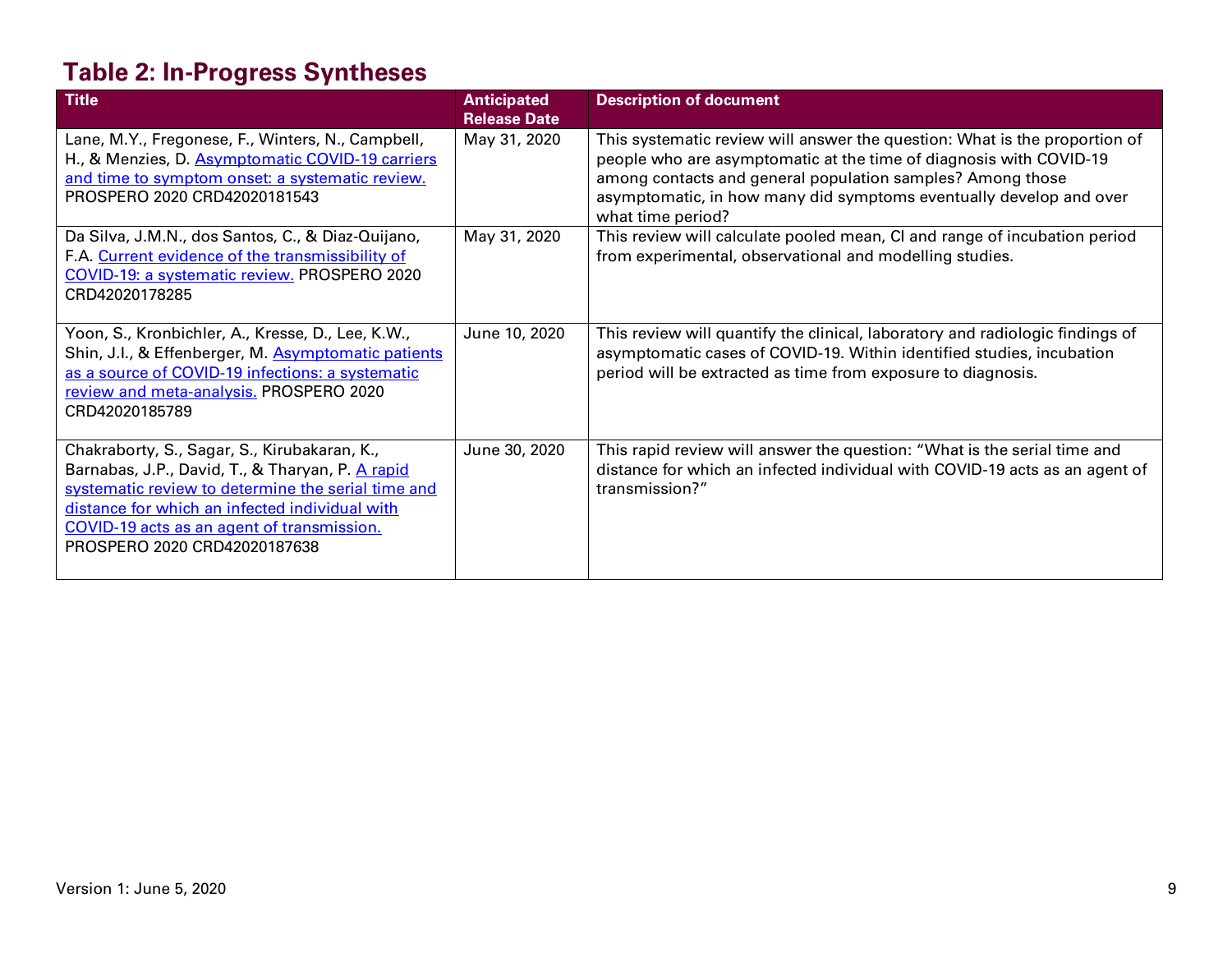# **Table 3: Completed Single Studies**

| Reference                                                                                                                                                                                                                                                                                                                                                                                                                                                                                   | <b>Date</b><br><b>Released</b> | <b>Study</b><br><b>Design</b> | <b>Setting</b>     | <b>Index</b><br><b>Infection</b>                                                            | <b>Number</b><br>of Cases | <b>Summary of findings</b>                                                                                                                                                                                                                                                                                | <b>Quality</b><br><b>Rating:</b> |
|---------------------------------------------------------------------------------------------------------------------------------------------------------------------------------------------------------------------------------------------------------------------------------------------------------------------------------------------------------------------------------------------------------------------------------------------------------------------------------------------|--------------------------------|-------------------------------|--------------------|---------------------------------------------------------------------------------------------|---------------------------|-----------------------------------------------------------------------------------------------------------------------------------------------------------------------------------------------------------------------------------------------------------------------------------------------------------|----------------------------------|
|                                                                                                                                                                                                                                                                                                                                                                                                                                                                                             |                                |                               |                    | <b>Event</b>                                                                                |                           |                                                                                                                                                                                                                                                                                                           |                                  |
| Tomie, T. (2020). Incubation period of<br>COVID-19 in the live-house cluster of<br>accurately known infection events and<br>delay time from symptom onset of<br>public reporting observed in cases in<br>Osaka, Japan. Preprint.                                                                                                                                                                                                                                                            | May 26,<br>2020                | Case<br>series                | Osaka,<br>Japan    | Live<br>concerts<br>at 4<br>venues,<br>Feb 15-21                                            | 48                        | COVID-19 infections were traced back<br>to exposure at four small concerts.<br>Mean incubation period from<br>exposure to onset of symptoms was<br>6.8 days; median 5.7 days.                                                                                                                             | Moderate                         |
| Böhmer, M. M., Buchholz, U., Corman,<br>V. M., Hoch, M., Katz, K., Marosevic, D.<br>V., Böhm, S., Woudenberg, T.,<br>Ackermann, N., Konrad, R., Eberle, U.,<br>Treis, B., Dangel, A., Bengs, K.,<br>Fingerle, V., Berger, A., Hörmansdorfer,<br>S., Ippisch, S., Wicklein, B.,  Zapf, A.<br>(2020). Investigation of a COVID-19<br>outbreak in Germany resulting from a<br>single travel-associated primary case: a<br>case series. The Lancet Infectious<br>Diseases. Epub ahead of print. | May 15,<br>2020                | Case<br>series                | Munich,<br>Germany | Traveler<br>returning<br>from<br>China<br>attended<br>business<br>meeting,<br><b>Jan 20</b> | 16                        | Employees in contact with returning<br>traveler quarantined and tested for<br>COVID-19.<br>Median incubation period from<br>exposure to onset of symptoms 4.0<br>days (Inter Quartile Range (IQR): 2.3-<br>$4.3$ ).<br>Close monitoring of contacts may<br>have increased detection of early<br>symptoms. | High                             |
| Bui, L. V., Nguyen, H. T., Levine, H.,<br>Nguyen, H., Nguyen, T. A., Nguyen, T.<br>P., Nguyen, T., Do, T. T. T., Tuan, N. P.,<br>& Bui, H. M. (2020). Estimation of the<br>incubation period of SARS-CoV-2 in<br>Vietnam. Preprint.                                                                                                                                                                                                                                                         | May 15,<br>2020                | Case<br>series                | Vietnam            | No index<br>event,<br>all cases<br>Jan 23-<br>Apr 13                                        | 265                       | All cases available in national public<br>health database; researchers analyzed<br>those with clear window of possible<br>COVID-19 exposure.<br>Mean incubation period from<br>exposure to onset of symptoms 6.4<br>days (95% Confidence Interval (CI)<br>4.9, 8.5); median 5.6 days.                     | Moderate                         |
| Wu, J., Huang, Y., Tu, C., Bi, C., Chen,<br>Z., Luo, L., Huang, M., Chen, M., Tan,<br>C., Wang, Z., Wang, K., Liang, Y.,<br>Huang, J., Zheng, X., & Liu, J. (2020).<br><b>Household Transmission of SARS-CoV-</b><br>2, Zhuhai, China, 2020. Clinical<br>Infectious Diseases. Epub ahead of<br>print.                                                                                                                                                                                       | May 11,<br>2020                | Case<br>series                | Zhuhai,<br>China   | No index<br>event,<br>Jan 17-<br>Feb 29                                                     | 48                        | Household members of 35 index<br>patients admitted to hospital were<br>monitored for symptoms and tested<br>for COVID-19.<br>Median incubation period from<br>exposure to onset of symptoms was<br>4.3 days (95% Cl 3.4, 5.3).                                                                            | High                             |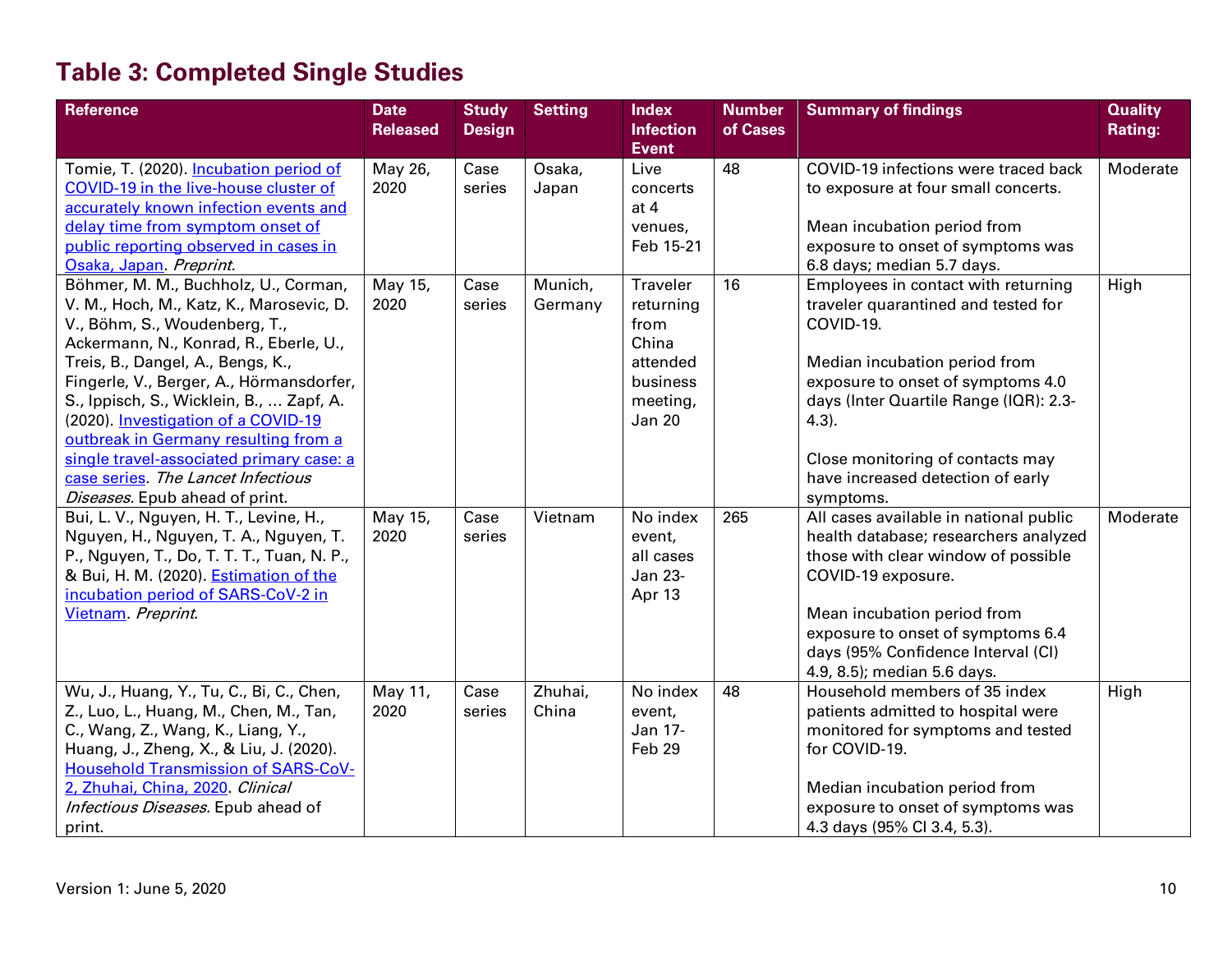| Lou, B., Li, T.D., Zheng, S.F., Su, Y.Y.,<br>Li, Z.Y., Liu, W., Yu, F., Ge, S.X., Zou,<br>Q.D., Yuan, Q., Lin, S., Hong, C.M., Yao,<br>X.Y., Zhang, X.J., Wu, D.H., Zhou, G.L.,<br>Hou, W.H., Li, T.T., Zhang, Y.L.,<br>Chen, Y. (2020). Serology<br>characteristics of SARS-CoV-2 infection<br>since exposure and post symptom<br>onset. European Respiratory Journal.<br>Epub ahead of print. | May 8,<br>2020    | Case<br>series | Hangzhou,<br>China                       | No index<br>event,<br>Jan 19-<br>Feb 9                                                 | 80                   | Patients admitted to hospital were<br>enrolled in study. It is not clear how<br>date of exposure was established.<br>Median incubation period from<br>exposure to onset of symptoms was<br>5.0 days (IQR 2.0-10.0).                                                                                                                                                                                                                                                                                                                     | Moderate |
|-------------------------------------------------------------------------------------------------------------------------------------------------------------------------------------------------------------------------------------------------------------------------------------------------------------------------------------------------------------------------------------------------|-------------------|----------------|------------------------------------------|----------------------------------------------------------------------------------------|----------------------|-----------------------------------------------------------------------------------------------------------------------------------------------------------------------------------------------------------------------------------------------------------------------------------------------------------------------------------------------------------------------------------------------------------------------------------------------------------------------------------------------------------------------------------------|----------|
| Cheng, H.Y., Jian, S.-W., Liu, D.P., Ng,<br>T.C., Huang, W.T., & Lin, H.H. (2020).<br><b>Contact Tracing Assessment of COVID-</b><br><b>19 Transmission Dynamics in Taiwan</b><br>and Risk at Different Exposure Periods<br><b>Before and After Symptom Onset.</b><br>JAMA Internal Medicine. Epub ahead<br>of print.                                                                           | May 1,<br>2020    | Case<br>series | Taiwan                                   | No index<br>event,<br>Jan 15-<br>Mar 18                                                | 22                   | Close contacts of confirmed cases in<br>the community were quarantined and<br>monitored for COVID-19 symptoms.<br>Median incubation period from<br>exposure to onset of symptoms was<br>4.1 days (95% Cl: 0.4, 15.8).                                                                                                                                                                                                                                                                                                                   | High     |
| Song, R., Han, B., Song, M., Wang, L.,<br>Conlon, C. P., Dong, T., Tian, D., Zhang,<br>W., Chen, Z., Zhang, F., Shi, M., & Li, X.<br>(2020). Clinical and epidemiological<br>features of COVID-19 family clusters in<br>Beijing, China. Journal of Infection.<br>Epub ahead of print.                                                                                                           | April 28,<br>2020 | Case<br>series | Beijing,<br>China                        | Direct or<br>indirect<br>contact to<br>Wuhan<br>region,<br>Jan 16-<br>Mar <sub>6</sub> | 22                   | Clusters of cases in four families in<br>the community were tracked.<br>Mean and median incubation period<br>was 8.2 and 8 days respectively.                                                                                                                                                                                                                                                                                                                                                                                           | Moderate |
| Nie, X., Fan, L., Mu, G., Tan, Q., Wang,<br>M., Xie, Y., Cao, L., Zhou, M., Zhang, Z.,<br>& Chen, W. (2020). Epidemiological<br><b>Characteristics and Incubation Period</b><br>of 7015 Confirmed Cases With<br><b>Coronavirus Disease 2019 Outside</b><br>Hubei Province in China. The Journal<br>of Infectious Diseases. Epub ahead of<br>print.                                              | April 27,<br>2020 | Case<br>series | China,<br>excluding<br>Hubei<br>province | No index<br>event,<br>Jan 19-<br>Feb 8                                                 | 2907                 | Retrospective analysis of COVID-19<br>cases in China using data from the<br>Chinese National Health Commission.<br>Hubei province, which contains the<br>Wuhan region, was excluded.<br>Median incubation period from<br>exposure to onset of symptoms was<br>5.0 days (IQR 2.0-8.0). The longest<br>observed incubation period was 24<br>days. More than 95% of cases had an<br>incubation period of less than 13 days.<br>There were no differences in<br>incubation period between males and<br>females or imported vs. local cases. | Moderate |
| Jiang, A. B., Lieu, R., & Quenby, S.<br>(2020). Significantly longer Covid-19                                                                                                                                                                                                                                                                                                                   | April 18,<br>2020 | Case<br>series | China,<br>excluding                      | Travel to<br>Hubei                                                                     | 110 aged<br>$15-64;$ | Retrospective analysis of COVID-19<br>cases in China, who traveled to Hubei                                                                                                                                                                                                                                                                                                                                                                                                                                                             | Low      |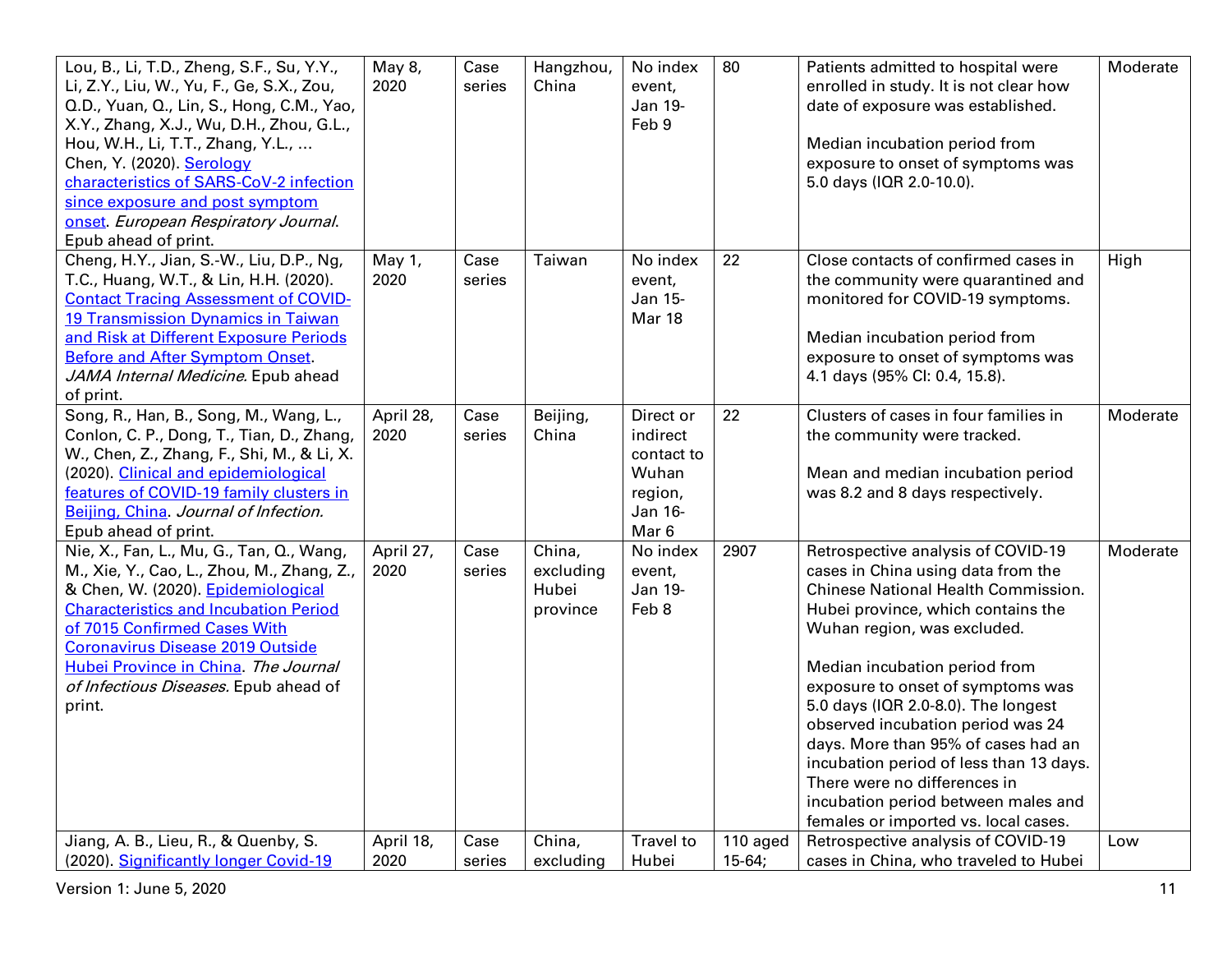| incubation times for the elderly, from a<br>case study of 136 patients throughout<br>China. Preprint.                                                                                                                                                                                                                                                                                                                                         |                   |                | Hubei<br>province | province,<br>Jan 5-<br><b>Jan 31</b>                    | 22 aged<br>65-86                                                          | province, for <48 hours, as recorded<br>by the Chinese National Health<br>Commission.<br>For cases aged 15-64, median<br>incubation period from exposure to<br>onset of symptoms was 7.00 days<br>(95% Cl 6.10, 8.10). For cases aged 65-<br>86, median incubation period from<br>exposure to onset of symptoms was<br>10.9 days (95% CL 8.9, 12.6).<br>Authors do not suggest why<br>incubation periods may differ<br>between age groups. |          |
|-----------------------------------------------------------------------------------------------------------------------------------------------------------------------------------------------------------------------------------------------------------------------------------------------------------------------------------------------------------------------------------------------------------------------------------------------|-------------------|----------------|-------------------|---------------------------------------------------------|---------------------------------------------------------------------------|--------------------------------------------------------------------------------------------------------------------------------------------------------------------------------------------------------------------------------------------------------------------------------------------------------------------------------------------------------------------------------------------------------------------------------------------|----------|
| Huang, L., Zhang, X., Zhang, X., Wei,<br>Z., Zhang, L., Xu, J., Liang, P., Xu, Y.,<br>Zhang, C., & Xu, A. (2020). Rapid<br>asymptomatic transmission of COVID-<br>19 during the incubation period<br>demonstrating strong infectivity in a<br>cluster of youngsters aged 16-23 years<br>outside Wuhan and characteristics of<br>young patients with COVID-19: A<br>prospective contact-tracing study.<br>Journal of Infection, 80(6), e1-e13. | April 14,<br>2020 | Case<br>series | Anhui,<br>China   | Traveler<br>from<br>Wuhan to<br>Anhui,<br><b>Jan 23</b> | 8                                                                         | Close contacts of a case returning to<br>Anhui, China from Wuhan, China were<br>monitored for COVID-19 symptoms.<br>Median incubation period from<br>exposure to onset of symptoms was 2<br>days (IQR 1-4 days).                                                                                                                                                                                                                           | High     |
| Han, Y., Feng, Z., Sun, L., Ren, X.,<br>Wang, H., Xue, Y., Wang, Y., & Fang, Y.<br>(2020). A comparative-descriptive<br>analysis of clinical characteristics in<br>2019-coronavirus-infected children and<br>adults. Journal of Medical Virology.<br>Epub ahead of print.                                                                                                                                                                     | April 6,<br>2020  | Case<br>series | Shaanxi,<br>China | No index<br>event,<br>Jan 31-<br>Feb 16                 | $\overline{7}$<br>children<br>(aged<br>< 18<br>years)<br>and 25<br>adults | Patients admitted to hospital were<br>enrolled in study. It is not clear how<br>date of exposure was established.<br>For children (age <18 years), the<br>median incubation period from<br>exposure to onset of symptoms was 5<br>days (IQR 3-12 days). For adults (age<br>>18 years), the median incubation<br>period from exposure to onset of<br>symptoms was 4 days (IQR 2-12 days).                                                   | Moderate |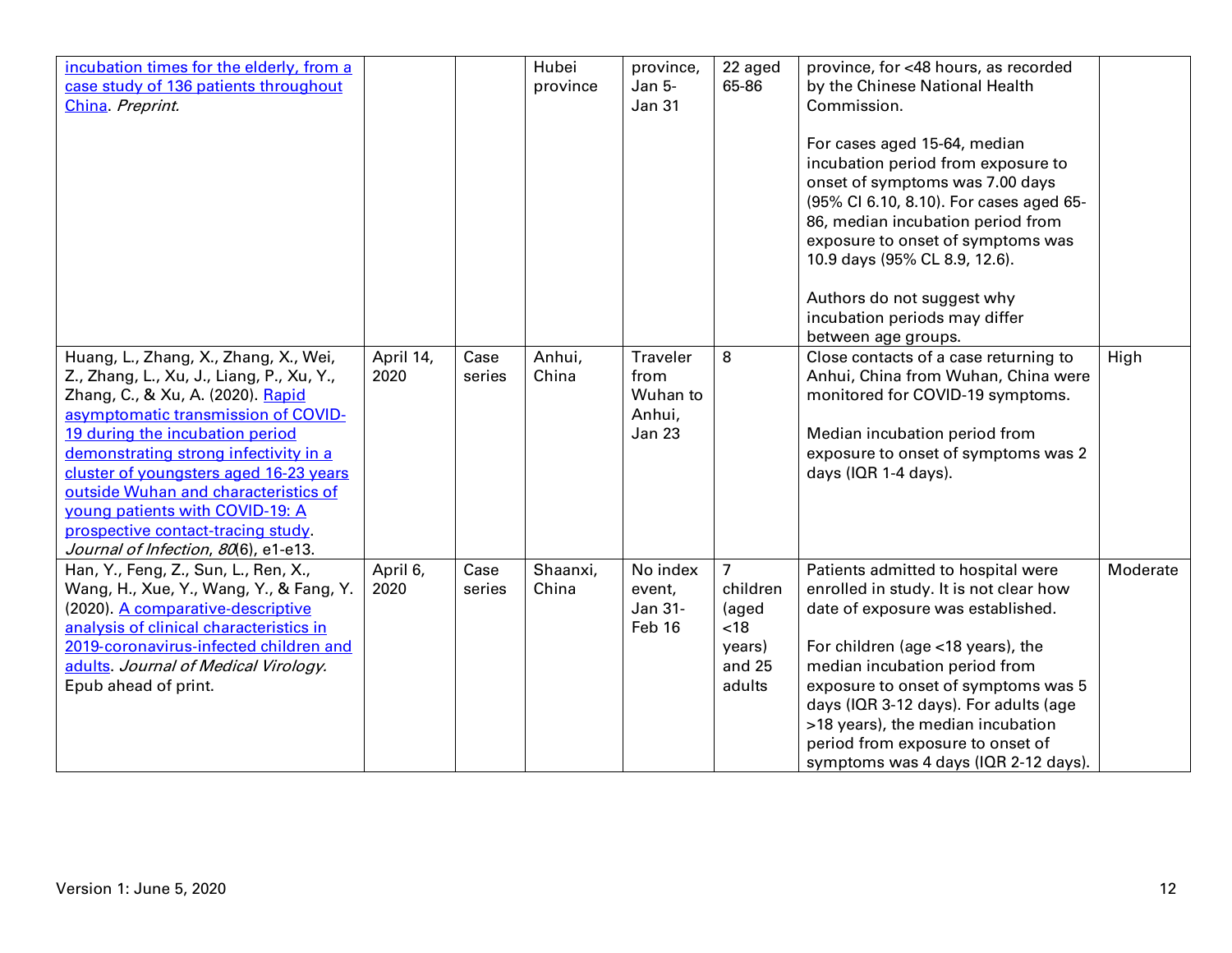## **REFERENCES**

Böhmer, M. M., Buchholz, U., Corman, V. M., Hoch, M., Katz, K., Marosevic, D. V., Böhm, S., Woudenberg, T., Ackermann, N., Konrad, R., Eberle, U., Treis, B., Dangel, A., Bengs, K., Fingerle, V., Berger, A., Hörmansdorfer, S., Ippisch, S., Wicklein, B., … Zapf, A. (2020). [Investigation of a COVID-19 outbreak in Germany resulting from a single travel-associated](https://www.thelancet.com/pdfs/journals/laninf/PIIS1473-3099(20)30314-5.pdf)  [primary case: a case series.](https://www.thelancet.com/pdfs/journals/laninf/PIIS1473-3099(20)30314-5.pdf) The Lancet Infectious Diseases. Epub ahead of print.

Bui, L. V., Nguyen, H. T., Levine, H., Nguyen, H., Nguyen, T. A., Nguyen, T. P., Nguyen, T., Do, T. T. T., Tuan, N. P., & Bui, H. M. (2020). [Estimation of the incubation period of SARS-CoV-2 in](https://www.medrxiv.org/content/10.1101/2020.05.09.20096800v1)  [Vietnam.](https://www.medrxiv.org/content/10.1101/2020.05.09.20096800v1) Preprint.

Casey, M., Griffin, J., McAloon, C. G., Byrne, A. W., Madden, J. M., McEvoy, D., Collins, A. B., Hunt, K., Barber, A., Butler, F., Lane, E. A., Brien, K. O., Wall, P., Walsh, K. A., & More, S. J. (2020). [Estimating pre-symptomatic transmission of COVID-19: a secondary analysis using](https://www.medrxiv.org/content/10.1101/2020.05.08.20094870v1)  [published data.](https://www.medrxiv.org/content/10.1101/2020.05.08.20094870v1) Preprint.

Chakraborty, S., Sagar, S., Kirubakaran, K., Barnabas, J.P., David, T., & Tharyan, P. A rapid [systematic review to determine the serial time and distance for which an infected individual](https://www.crd.york.ac.uk/prospero/display_record.php?ID=CRD42020187638)  [with COVID-19 acts as an agent of transmission.](https://www.crd.york.ac.uk/prospero/display_record.php?ID=CRD42020187638) PROSPERO 2020 CRD42020187638

Cheng, H.-Y., Jian, S.W., Liu, D.P., Ng, T.C., Huang, W.T., & Lin, H.H. (2020). [Contact Tracing](https://jamanetwork.com/journals/jamainternalmedicine/fullarticle/2765641)  [Assessment of COVID-19 Transmission Dynamics in Taiwan and Risk at Different Exposure](https://jamanetwork.com/journals/jamainternalmedicine/fullarticle/2765641)  [Periods Before and After Symptom Onset.](https://jamanetwork.com/journals/jamainternalmedicine/fullarticle/2765641) JAMA Internal Medicine. Epub ahead of print.

Da Silva, J.M.N., dos Santos, C., & Diaz-Quijano, F.A. Current evidence of the transmissibility [of COVID-19: a systematic review.](https://www.crd.york.ac.uk/prospero/display_record.php?ID=CRD42020178285) PROSPERO 2020 CRD42020178285

Han, Y., Feng, Z., Sun, L., Ren, X., Wang, H., Xue, Y., Wang, Y., & Fang, Y. (2020). A comparative‐[descriptive analysis of clinical characteristics in 2019](https://onlinelibrary.wiley.com/doi/full/10.1002/jmv.25835)‐coronavirus‐infected [children and adults.](https://onlinelibrary.wiley.com/doi/full/10.1002/jmv.25835) Journal of Medical Virology. Epub ahead of print.

He, W., Yi, G. Y., & Zhu, Y. (2020). [Estimation of the basic reproduction number, average](https://onlinelibrary.wiley.com/doi/abs/10.1002/jmv.26041)  [incubation time, asymptomatic infection rate, and case fatality rate for COVID](https://onlinelibrary.wiley.com/doi/abs/10.1002/jmv.26041)‐19: Meta‐ [analysis and sensitivity analysis.](https://onlinelibrary.wiley.com/doi/abs/10.1002/jmv.26041) Journal of Medical Virology. Epub ahead of print.

Huang, L., Zhang, X., Zhang, X., Wei, Z., Zhang, L., Xu, J., Liang, P., Xu, Y., Zhang, C., & Xu, A. (2020). [Rapid asymptomatic transmission of COVID-19 during the incubation period](https://www.journalofinfection.com/article/S0163-4453(20)30117-1/pdf)  demonstrating strong infectivity in a cluster of youngsters aged 16-23 years outside Wuhan [and characteristics of young patients with COVID-19: A prospective contact-tracing study.](https://www.journalofinfection.com/article/S0163-4453(20)30117-1/pdf) Journal of Infection, 80(6), e1-e13.

Izadi, N., Taherpour, N., Mokhayeri, Y., Sotoodeh Ghorbani, S., Rahmani, K., & Hashemi Nazari, S. S. (2020). [The epidemiologic parameters for COVID-19: A Systematic Review and Meta-](https://www.medrxiv.org/content/10.1101/2020.05.02.20088385v1.full.pdf)[Analysis](https://www.medrxiv.org/content/10.1101/2020.05.02.20088385v1.full.pdf) Preprint.

Jiang, A. B., Lieu, R., & Quenby, S. (2020). [Significantly longer Covid-19 incubation times for](https://www.medrxiv.org/content/10.1101/2020.04.14.20065896v1)  [the elderly, from a case study of 136 patients throughout China.](https://www.medrxiv.org/content/10.1101/2020.04.14.20065896v1) Preprint.